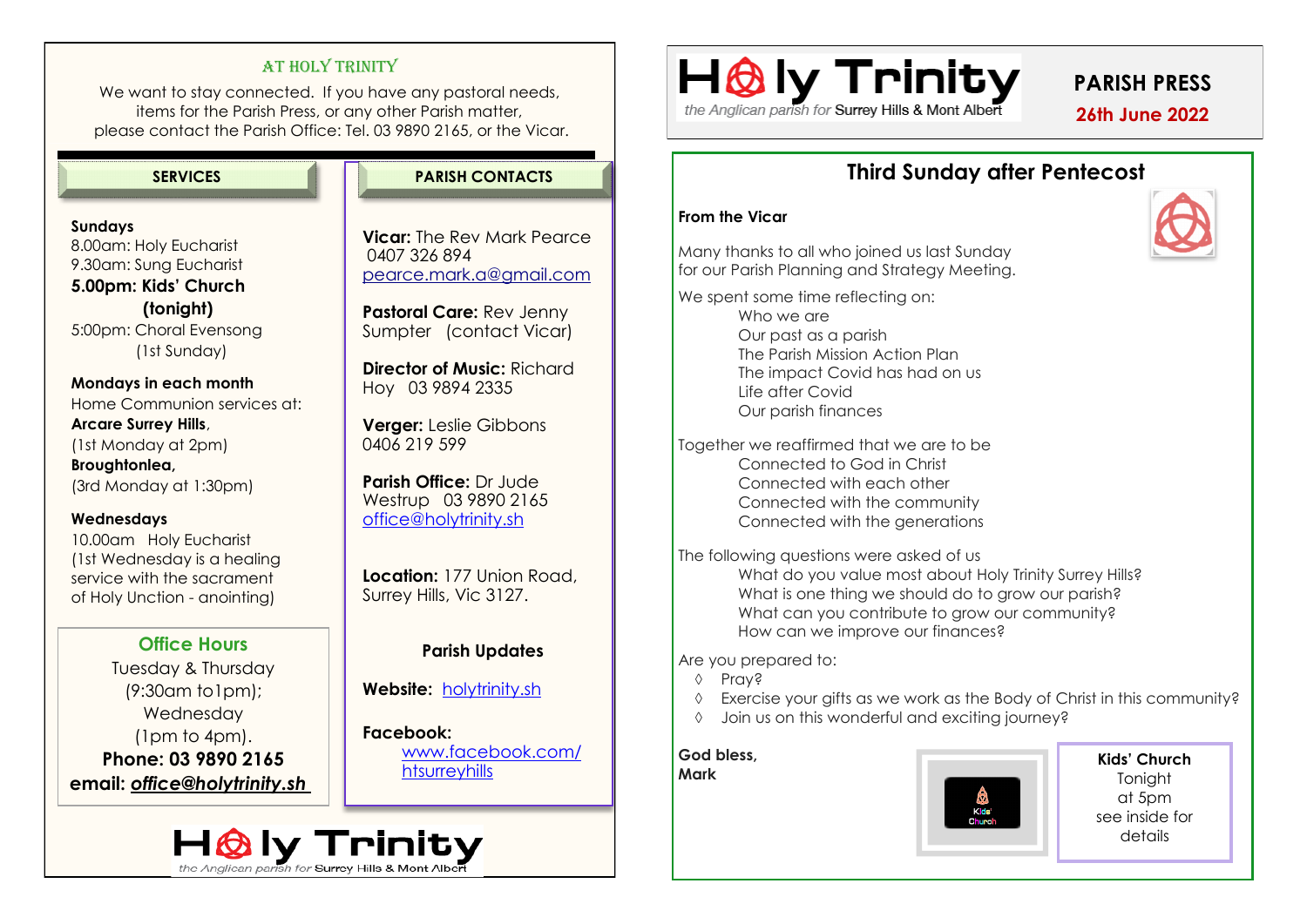#### **Order of Service (cont).**

57 As they were going along the road, someone said to him, 'I will follow you wherever you go.' 58 And Jesus said to him, 'Foxes have holes, and birds of the air have nests; but the Son of Man has nowhere to lay his head.' 59 To another he said, 'Follow me.' But he said, 'Lord, first let me go and bury my father.' 60 But Jesus said to him, 'Let the dead bury their own dead; but as for you, go and proclaim the kingdom of God.' 61 Another said, 'I will follow you, Lord; but let me first say farewell to those at my home.' 62 Jesus said to him, 'No one who puts a hand to the plough and looks back is fit for the kingdom of God.'

This is the Gospel of the Lord, **praise to you Lord Jesus Christ.** 

SS-

**Offertory hymn 177** Jesus, good above all others **Closing hymn** 206 Thou dist leave thy throne (verses  $1, 4$  and  $5$ )



# **Prayer of the day**

O God, the light of the minds that know you, the life of the souls that love you, the strength of the thoughts that seek you: help us so to know you that we may truly love you, and so to love you that we may fully serve you, whose service is perfect freedom; through Jesus Christ our Lord. Amen.

#### **Prayer of the week**

O God, who for our redemption gave your only-begotten Son to suffer death upon a cross, and by his glorious resurrection delivered us from the power of the enemy: grant us so to die daily to sin that we may evermore live with him in the joy of his resurrection; through the same Jesus Christ our Lord. Amen.

#### **Christ has no body now but yours**

Christ has no body now but yours, No hands, no feet on earth but yours. Yours are the eyes with which he sees, Yours are the feet with which he walks, Yours are the hands with which he blesses all the world.

Yours are the hands. Yours are the feet. Yours are the eyes.

Words from St Teresa of Avila (1515-1582), Music by David Ogden (b.1966)

## **This week at Holy Trinity, with Readings : 27th June to 3nd July 2022**

| Monday<br>27th                                                  | AMOS 2.6-16<br>PSALM 50.16-24<br>MATTHEW 8.18-222<br>KINGS 19.8-20, 29-36                       | Monday<br>Stonnington Ballet<br>$4-9$ pm<br>Ukulele group<br>$6-9$ pm                                    |
|-----------------------------------------------------------------|-------------------------------------------------------------------------------------------------|----------------------------------------------------------------------------------------------------------|
| Tuesday<br>28th                                                 | AMOS <sub>3</sub><br>AMOS 3.1-8; 4.11-12<br><b>PSALM 5.1-7</b><br><b>MATTHEW 8.23-27</b>        | Tuesday<br>HT Office open<br>$9:30$ am- $1$ pm<br>S/Hills Orchestra<br>7:30 - 10pm                       |
| Wednesday<br>29 <sub>th</sub>                                   | ACTS 12.1-11<br>EZEKIEL 34.11-16<br>PSALM 87<br>JOHN 21.15-22<br><b>Feast: Peter &amp; Paul</b> | Wednesday<br>Holy Communion service,<br>and morning tea<br>10 <sub>cm</sub><br>HT office open<br>$1-4pm$ |
| Thursday<br>30th                                                | AMOS 7.10-17<br>PSALM 19.7-14<br>MATTHEW 9.1-8                                                  | Thursday<br>HT office open<br>9:30am-1pm<br>Choir practice<br>7-10pm                                     |
| Friday<br>Ist July                                              | AMOS 8.4-6, 9-12<br>PSALM 119.33-40<br><b>MATTHEW 9.9-13</b>                                    | Friday<br>Vicar's day off<br>all day<br>Organ practice<br>9-12noon                                       |
| Saturday<br>2ndJuly                                             | AMOS 9.11-15<br>PSALM 85.8 TO 13<br>MATTHEW 9.14-17                                             | Saturday<br>                                                                                             |
| Sunday<br>3rd July                                              | 2 KINGS 5.1-14<br>PSALM 30<br>GALATIANS 6.7-18<br>LUKE 10.1-12,17-24                            | <b>Third Sunday after Pentecost</b><br>Eucharist Services 8am & 9:30am<br><b>Choral evensong 5pm</b>     |
| Victorian School Holidays: Friday 24th June to Monday 11th July |                                                                                                 |                                                                                                          |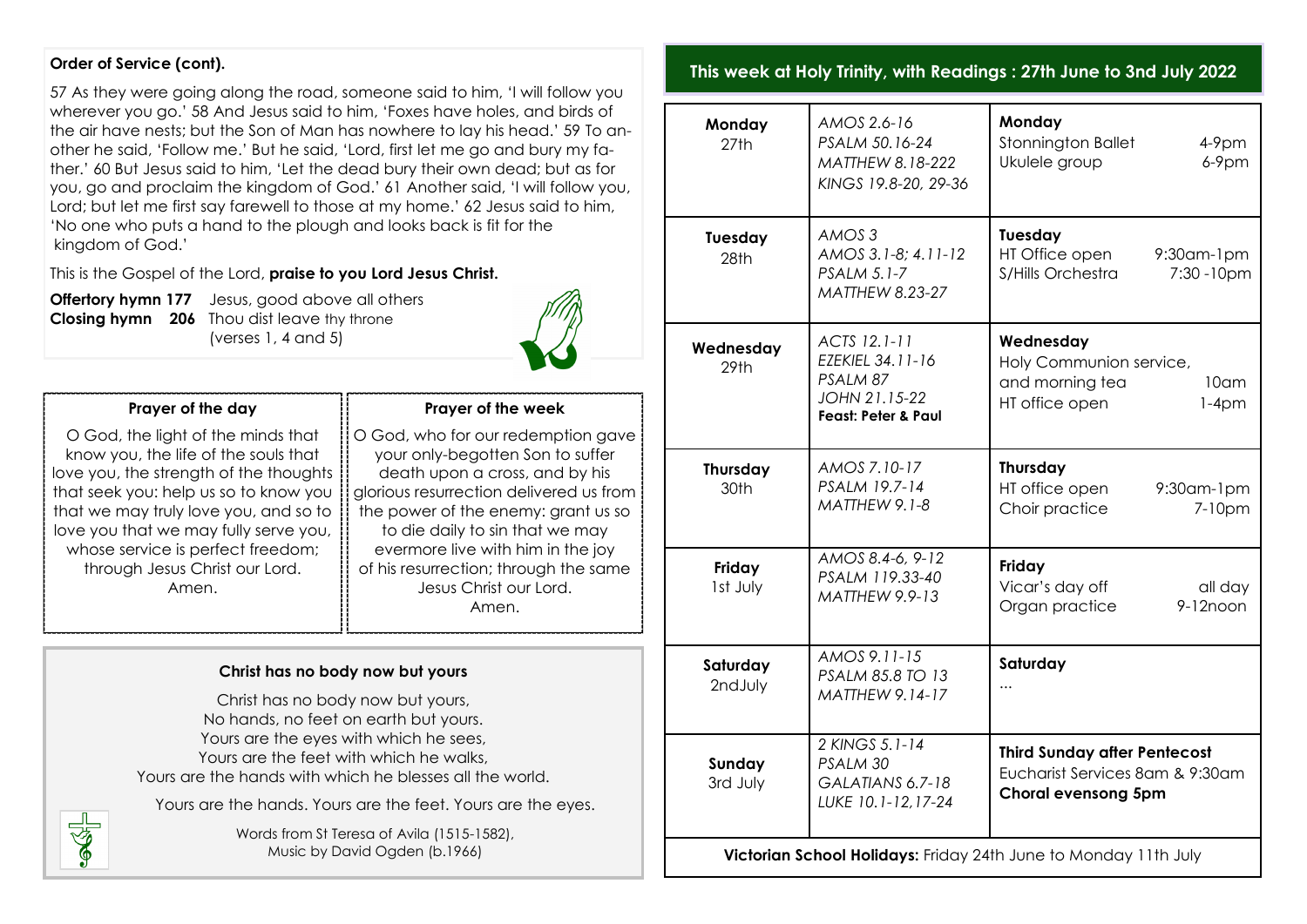#### **Parish Prayer List: whilst we pray for our whole faith community, we particularly pray for:**

Gill Bell, Helen Burston, Rob Hand, Sue Hand, William Stewart (Stu) Parry, Stephen Binns, Robyn Foskett, Gwen and Craig Paton, Jill Goldsworthy, Trevor Evans, Rachel Hayman, Barbara Wheelton, Barbara Plunkett, Nora Fortune, Joan Crowley, Hamish and Ursula Waters and Catherine Courtney.



# **Order of Service (music)**

1God, who made the earth and heaven Darkness and Light: You the day for work have given, For rest the night. May your angel guards defend us, Slumber sweet Your mercy send us, Holy dreams and hope attend us All through the night

2And when morn again shall call us To run life's way, May we still, whate'er befall us, Your will obey. From the pow'r of evil hide us, In the narrow pathway guide us, Never be Your smile denied us All through the day

**We pray for our parish area:**  Frimley Road, Surrey Hills.

**We pray for the departed and for those we lovingly remember:**  Bruce Herbert Reddrop,(priest), 26 June 2005; Rea Andrew Theodoridis, 26 June 2020; Robert Henry Harry Rees, 27 June 1973; Allen Joseph Cartwright, 28 June 1984; Muriel Ellen Anjou, 30 June 1980; Ethel Ilma

Jenkins,30 June 1985; Grace Beatrice Lamble, 30 June 1997; Howard William Peter Hobbs, 30 June 2009; Carmel Florence Charlesworth, 1 July 2006; Samuel Raju Hubert, 2 July 1994; Norma Kathleen Berg, 2 July 2010. \* Rest eternal grant unto them O Lord  $\&$  let light perpetual shine upon them  $*$ 

<sup>3</sup> Guard us waking, guard us sleeping, And when we die, May we in Your mighty keeping All peaceful lie. When the last dread call shall wake us, Then, O Lord, do not forsake us But to reign in glory take us With You on high.

<sup>4</sup>Holy Father, throned in heaven, All-holy Son, Holy Spirit, freely given, Blest Three in One: Grant us grace, we now implore You, Till we lay our Crowns before You And in worthier strains adore You While ages run.

---- Words: Reginald Heber 1827 v.1 Frederick Lucian Hosmer 1912 v.2 Richard Whateley 1830 v.3 Melody: Traditional Welsh melody Tune: "Ar Hyd y Nos (All Through the Night) Common Praise 1997 \*15

-----------------------------------------------------

#### **Kids' Church – Sunday, June 26**

Kids' Church will be back tonight at the new time of 5pm, and our theme will be *One Body, Many*  **Parts.** We now have two groups, with both coming together in the beginning for the service part in the church, with the younger ones remaining there for their craft activity, and the older group moving to Trinity Hall for the activities that Fr Mark has planned. Warm refreshments will follow and all are welcome.

#### **Welcome Natasha**

The Wardens and Parish Council are pleased to announce that Natasha Kuperman has been appointed Coordinator of Tastes and Treasures at Trinity market. We wish her well in her new role with us at Holy Trinity.

#### **Happy birthday**

to Helen Burston on the 23rd June and to Eddie Willenberg on the 2nd of July, we wish them every happiness and good health for their year ahead.



**'The body of Christ has many different parts, just as any other baptized each of us** and made us part of the body of Christ'. excerpt from: 1 Corinthians 12:12–14

#### **Our Mission Plan calls us to be:**

- \* Connected to God in Christ \* Connected with each other
- 
- \* Connected with the community
- \* Connected with the generations





#### **Direct Giving to our Parish**

You can give directly to the Parish, instead of putting envelopes, or cash, in the weekly plate, via the **Anglican Development Fund (ADF). BSB: 703-122. Acct No: 0500 4680** Holy Trinity Surrey Hills. For our reference, please add your name (so we know who the money is from). *Thank you* 

<https://www.melbourneanglican.org.au/agencies-anglican-development-fund/>